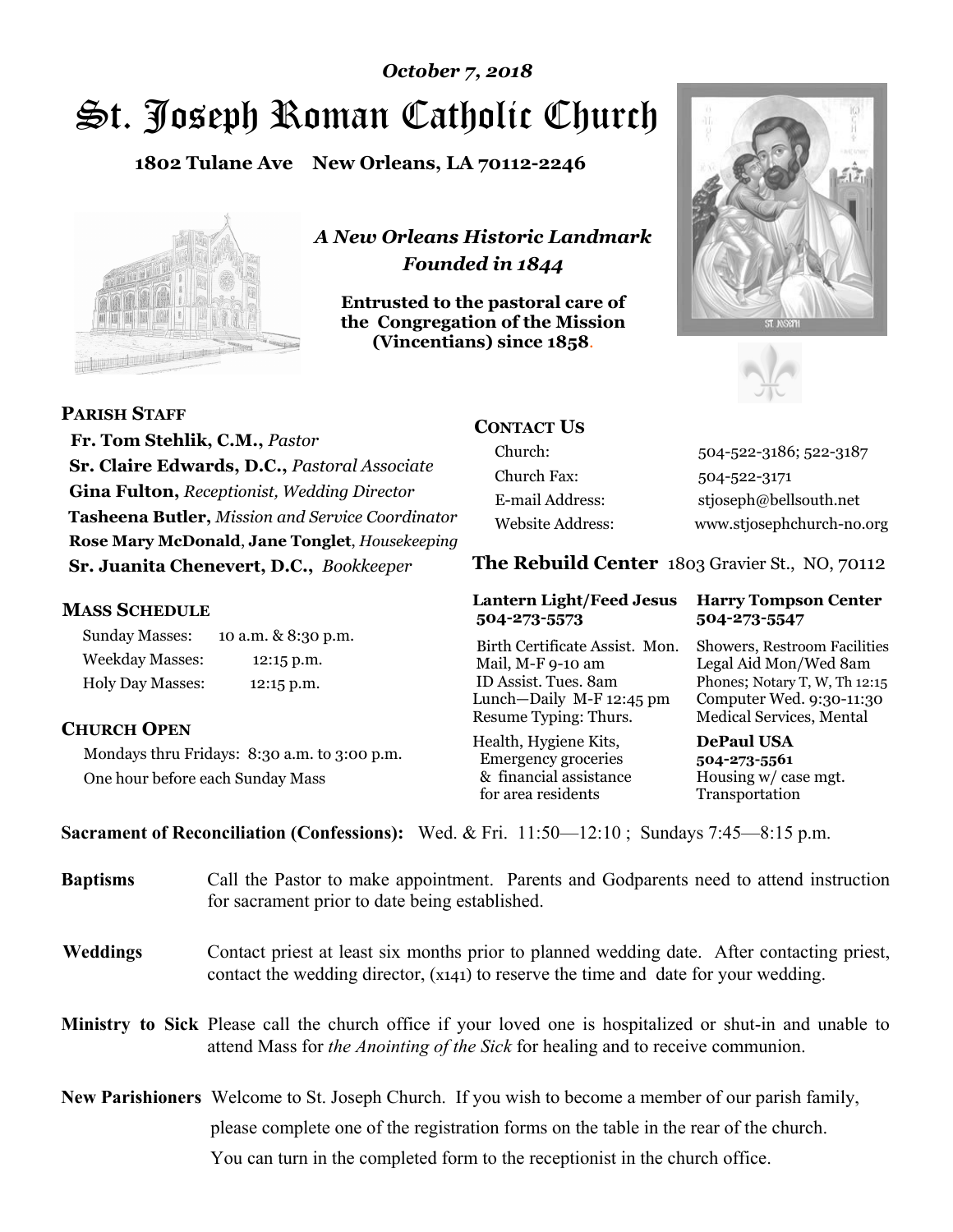# **Twenty-seventh Sunday in Ordinary Time Concrete Contract October 7, 2018**



 **10:00 am Gerry Orkus (+) ; Monique Massey (+); Indiana LaCour (+); Dr. Mathew Illickal (+) Theophile & Leticia Duroncelet** 

 **8:30 pm** *St. Joseph Parishioners and Benefactors*

| Monday, October 8, 2018-                                                                            | <b>READINGS FOR THE WEEK</b>                                 |
|-----------------------------------------------------------------------------------------------------|--------------------------------------------------------------|
| 12:15 p.m. Dr. Isaac Brumfield                                                                      | One in Faith #1114<br>Oct. 30<br>Sunday,                     |
| Tuesday, October 9, 2018—St. Denis & Companions<br>12:15 p.m. Brad D; Alfonso; Austin D'Alfonso (+) | Monday: Gal 1:6-12; Ps 111:1-10; Lk 10:25-37                 |
| Wednesday, October 10, 2018-                                                                        | Tuesday: Gal 1:13-24; Ps 139:1-15; Lk 10:38-42               |
| 12:15 p.m. Grant Winand $(+)$                                                                       | Wed.: Gal 2:1-2, 7-14; Ps 117:1, 2; Lk 11:1-4                |
| Thursday, October 11, 2018-St. John XXIII                                                           | Thursday: Gal 3:1-5; Lk 1:69-75; Lk 11:5-13                  |
| 12:15 p.m. <b>John Hance</b> $(+)$                                                                  | Friday: Gal 3:7-14; Ps 111:1-6; Lk 11:15-26                  |
|                                                                                                     | Saturday: Gal 3:22-29; Ps 105:2-7; Lk 11:27-28               |
| Friday, October 12, 2018-<br>12:15 p.m. Warren Byrd, Sr. $(+)$                                      | Sunday: Wis 7:7-11; Ps 90:12-17;<br>Heb 4:12-13; Mk 10:17-30 |

#### **YOUR PRAYERS ARE ASKED FOR THE FOLLOWING PARISHIONERS , WHO ARE IN NEED OF HEALING:**

 Anthony Blaise, Clarke Bordelon, Lawrence & Mamie Brown, Cheryl Butler, Beverly Cook, John Caron, John Gebbia, Sylvia Daily-Powell, Joseph Delay, Bernardine Dupre, Terry Eggleston, Linda Elwood, Heather Faircloth, Winston Falgout, Frances Fiegler, Darrell & Ramona Ford, Mark Eiserloh, Shirley Gaither, Roselyn Hansen, Madonna Hayden, Sarah Hollier-Watkins, Jim Karam, Bette & Ken Kussman, Landy Lanza, James Leung, Andrew Marino, Sara Marino, Priscilla Martin, Karen McCoy, Hazel McMiller, Donna Moore, Susan Orkus; Regina Pichoff, Tina Roderfeld, Pippy Sanders, Anita Schexnayder; Louise Sonnier, Malcolm Taylor, Mel & Gaspar Schiro; Jane Tonglet, Fritz Tripkovich, George Tripkovich, Georgiana Prevost, Marion Vaughn, Juanita Ware, Warren Webster, Cathleen Ward, Helen Wilson, Mary Willis, Lynn Williams, Monica Whitherspoon, Charlie & Joanne Slocum, Mike Yazbeck.

#### **SANCTUARY CANDLE AND MASS INTENTIONS**

 The Sanctuary Candle is burning this week to pray for the **Arceneaux Family**. To reserve a date to burn the Candle in memory of someone or for a special intention, please call the church office (522-3186). The Sanctuary Candle offering is \$15 for two weeks. The offering for Mass intentions is \$5.00 per Mass.

Brothers and Sisters in Our Lord Jesus, The Stephen Control of the Stephen Control of the Stephen Fr. Tom Stehlik, CM

 I want to update you on a personal issue in which I received some bad news about my health. In September I was diagnosed with prostate cancer. Since 2014, I have had some surgeries for cataracts and a hernia and my blood work and vital signs were normal. I was taking no medicines. But over the last 24 months, increasingly I was feeling a general fatigue and recently began to feel weak in my legs and was having difficulty standing for more than an hour or two. I thought it was my lower back or spine.

 In late August I had a general physical exam and the doctor told me to see a urologist. After a biopsy and other advanced tests, last week my oncologist and surgeon at Tulane Medical Center recommended prostate surgery, which will take place on Wednesday Oct. 10. This is a 3-4 hour surgery which requires me to stay in the hospital overnight. I will recover at home for 7-10 days after that. The surgery pathology will then provide doctors more information. Then they will test my blood at six weeks and twelve weeks to determine the next steps.

 First, I want to say that these past seven years have been a great time of growth and blessing for me personally, as I have been so moved by the faith of each of you and the goodness of our community. Because of the wisdom and grace I have received from you while serving you, I feel much strength and support to face this difficulty in my life today. I do not feel alone. I am confident that Jesus will not give me more than I can deal with, but count on your prayers and support in these days to come.

 Know that I love you and that I am offering my own cross for all who are sick and suffering in any way. We will update you after the surgery through the office on our Website, at weekday and Sunday Mass, and by Instagram.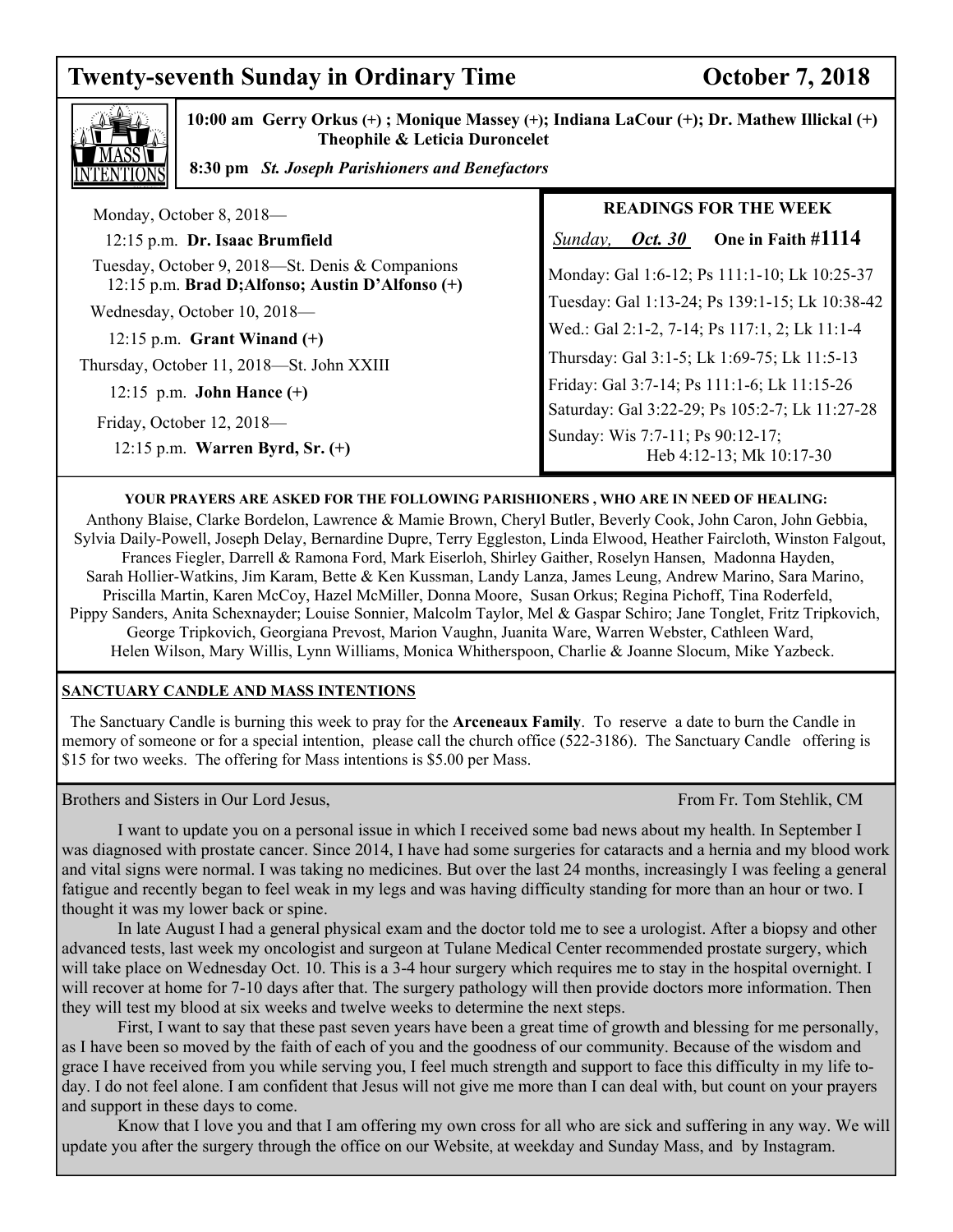Let the children come to me; do not prevent them, for the kingdom of God belongs to such as these. *— Mark 10:14*

### *PARISH CALENDAR*

at last is

14 Oct. *Sunday,* **Children's Liturgy** 10 am & 8:30 pm SJC

 14 Oct. *Sunday,* God's Special Children's Liturgy 2 pm St. Francis Xavier Church 444 Metairie Road

**Archdiocesan Tricentenial Event:** Lunch will be provided at no cost to all who register before October 15 for the November 3 closing event on Saturday, November 3 – 9:00 am to 3:00 pm at Xavier University Convocation Center. To register online: nolacatholic.org/celebration-of-faith. Or Call 504-267-9650 Info: See Bulletin Board

**Mass for God's Special Children Anniversary** The 14th Anniversary Mass for God's Special Children will take place Sunday, October 14, 2018, at St. Francis Xavier at 2:00 PM. Thanks to Joy and Jay Zainey for their leadership.

**Mass for forgiveness and healing** A Mass of forgiveness and healing will be held on Thursday, October 18, 2018, at Our Lady of the Rosary Church, 3368 Esplanade Ave., New Orleans, at 6:00 PM.

**Rosary to be prayed in Lemann Park** On Saturday, October 13, the Rosary will be prayed in Lemann Park at 11.



# **Pope Francis'** *October* **Intention**

That consecrated religious men and women may bestir themselves, and be present among the poor, the marginalized, and those who have no voice.

**Public Square Rosary Crusade** 

is one.

Rosary will prayed in Lemann Park on Saturday, Oct. 13th at 11 am.



### **TODAY'S READINGS**

**TREASURE & STEWARDSHIP Sunday, September 30….…....\$ 4,576.00** 

 *Thank you for your generosity* 

**First Reading** — The man said, "This one is bone of my bones and flesh of my flesh; this one shall be called 'woman'" (Genesis 2:18-24).

**Psalm** — May the Lord bless us all the days of our lives (Psalm 128).

**Second Reading** — He who consecrates and those who are being consecrated all have one origin (Hebrews 2:9-11).

**Gospel** — Whoever does not accept the kingdom of God like a child shall not enter it (Mark 10:2-16

# **HE EMBRACED THEM AND BLESSED THEM**

 Today Jesus stresses how children embody the reign of God. They are trusting and loving and have hearts that are open to love. They are joyful when they are made aware of God's love for them, and are eager to return that love. This is the model Jesus holds out to us if we want to welcome the reign of God.

We need to have open, loving hearts. We must lower our defenses, however we came by them, and welcome Christ's love for us with joy. This is impossible for us on our own. Only the grace of God will enable us to do this, but that grace is freely and generously given. We have only to accept it.

#### **CHARTER FOR THE PROTECTION OF CHILDREN AND YOUNG PEOPLE**

In response to the Charter for the Protection of Children and Young People from the United States Conference of Catholic Bishops, the Archdiocese of New Orleans continues to make the Hot Line available for anyone who has been hurt or sexually abused by anyone who works for the Church. The Hot Line continues to be available; the number is (504) 522-5019. In continuing our commitment to support and to heal, we invite and encourage individuals who have been hurt or sexually abused recently or in the past by clergy, religious or other employees of the Archdiocese to call our Hot Line and your message will be received confidentially by a mental health professional. Anyone can make a direct call during regular business hours to the Victims' Assistance Coordinator at (504) 861-6253.